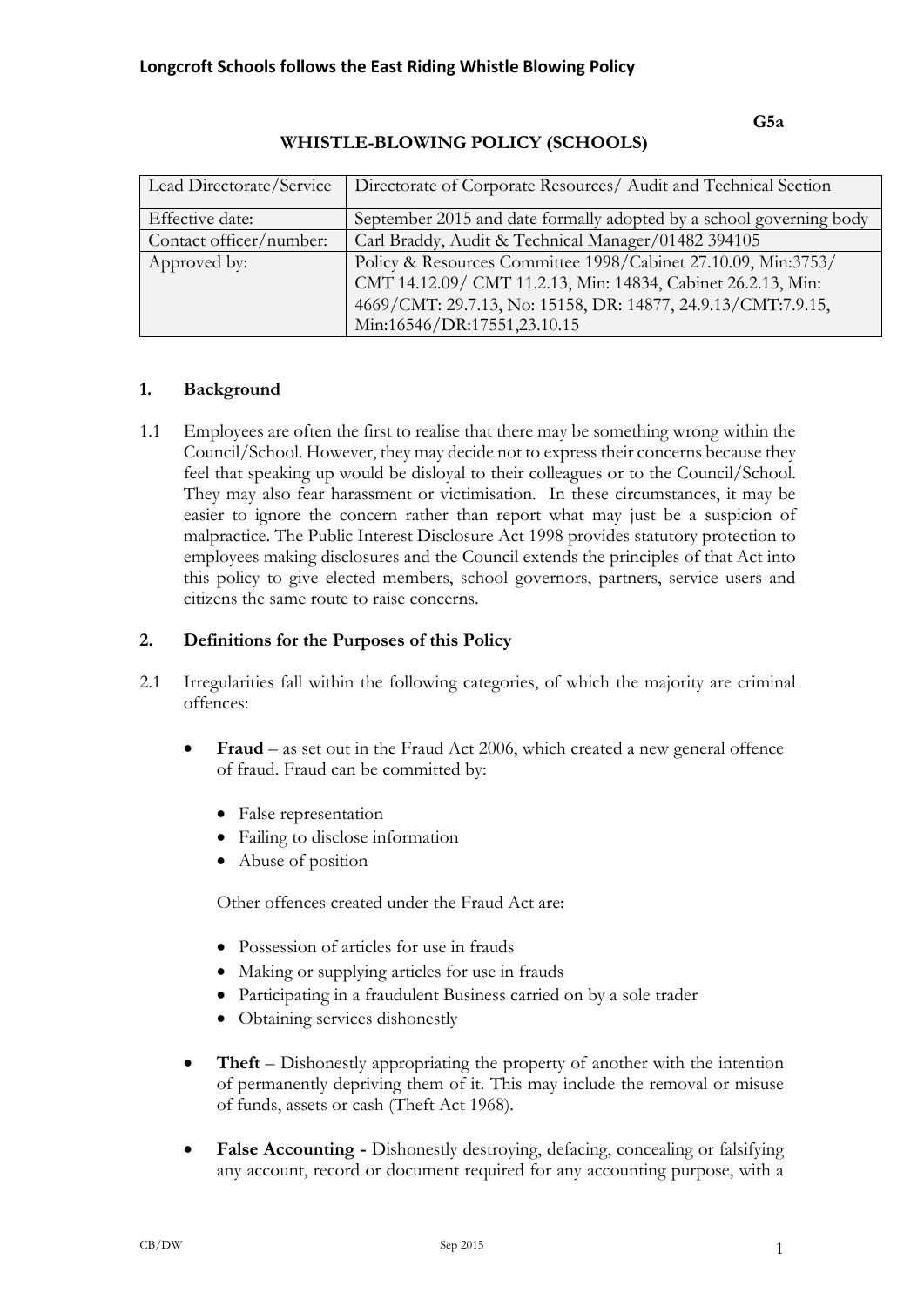view to personal gain or gain for another, or with intent to cause loss to another or furnishing information which is or may be misleading, false or deceptive (Theft Act 1968).

- **Bribery–** A person is guilty of bribery, as defined by the Bribery Act 2010, if they either:
	- Offer, promise or give a financial or other advantage to another person, and intends the advantage:
		- o To induce a person to perform improperly a relevant function to activity, or
		- o To reward a person for the improper performance of such a function or activity

or

- Offer, promise or give a financial or other advantage to another person, and knows or believes that the acceptance of the advantage would itself constitute the improper performance of a relevant function or activity
- **Money Laundering -** The conversion or transfer of property, knowing that such property is derived from serious crime, for the purpose of concealing or disguising the illicit origin of the property or of assisting any person who is involved in committing such an offence or offences to evade the legal consequences of his action, and the concealment or disguise of the true nature, source, location, disposition, movement, rights with respect to, or ownership of property, knowing that such property is derived from serious crime. (Money Laundering Regulations 2007)
- **Collusion -** The term "collusion" in the context of reporting fraud is used to cover any case in which someone incites, instigates, aids and abets, conspires or attempts to commit any of the crimes listed above.
- **Failure to observe** the laws of the land
- **Failure to observe**, or breaches of, The Constitution, Scheme of Delegation, Contract Procedure Rules and Financial Procedure Rules.
- **Failure to observe**, or breaches of, departmental procedures or Health & Safety Regulations - in some circumstances can constitute an irregularity, with potentially significant financial consequences.
- **Failure to observe,** or breaches of, procedures and guidelines issued by the East Riding Safeguarding Children Partnership with the risk that children may suffer harm. Section 10 of the Children Act 2004 place a duty on relevant partners, persons or bodies working with children to co-operate with a view to improving the well being of children in the area of the local authority. It is this duty that supports early intervention to safeguard and promote children's and young people's well being in order that good outcomes can be delivered.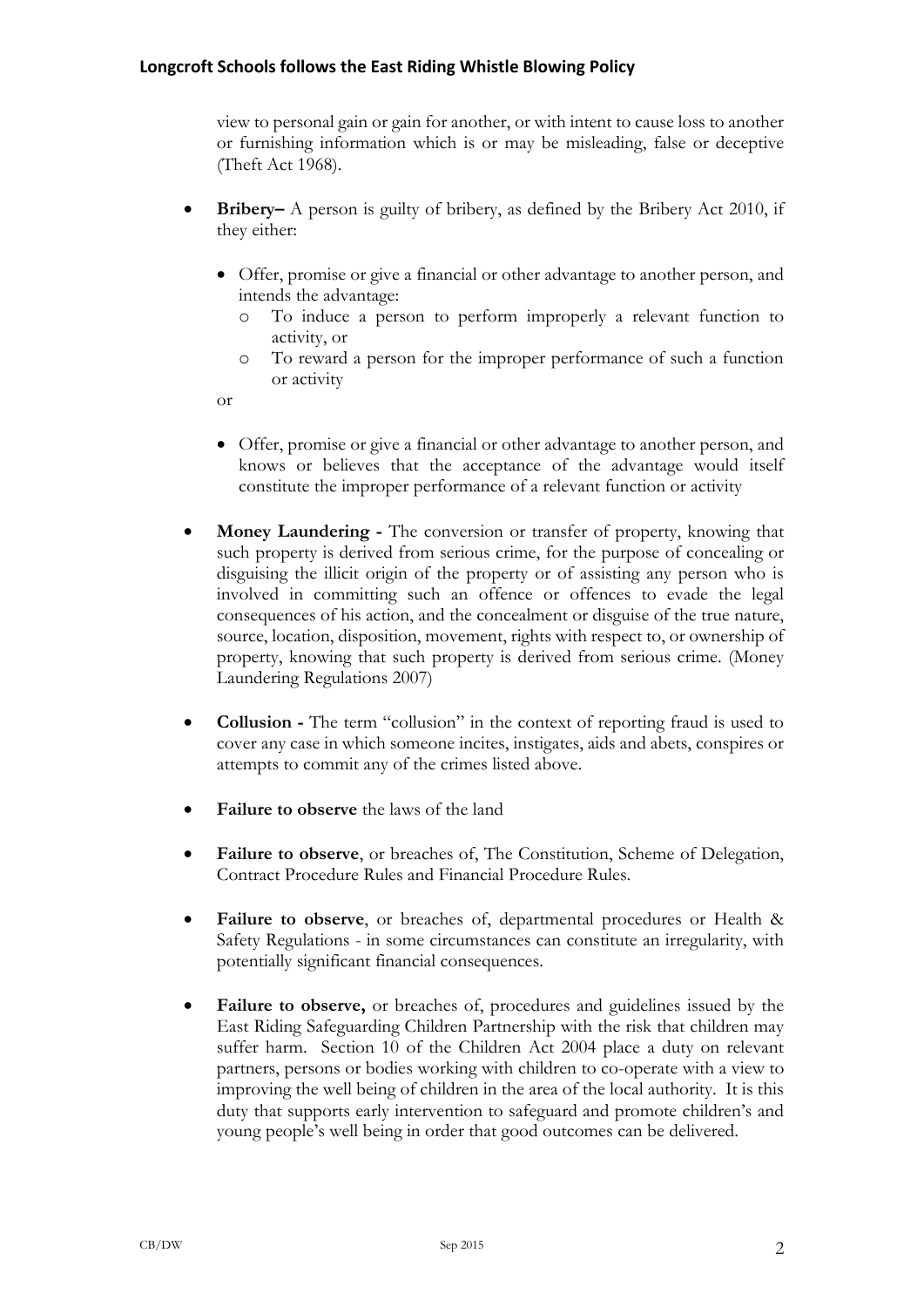N.B. In the case of child protection issues, the procedures and guidelines issued by the East Riding Safeguarding Partnership must be followed.

- **Failure to comply** with the authorities employment policies including cases of harassment and bullying.
- **Failure to comply** with the authority's policy and legal requirements in relation to the protection of children and vulnerable people.
- **All Benefit Related Fraud**, including Council Tax Reduction and Discounts, Tenancy Fraud and Blue Badge Fraud etc.

# **3. Policy Statement**

- 3.1 The Council and the Governing Body are committed to the highest possible standards of openness, probity and accountability and expects that elected members and employees at all levels will protect the Council/School and its resources and lead by example, ensuring high standards of personal conduct and adherence to the School or Council's policies, procedures and rules.
- 3.2 In line with this commitment, we encourage employees, elected members, school governors, partners, service users and citizens with any concerns about any aspect of the School or Council's work to come forward and voice those concerns. It is recognised that certain cases will have to proceed on a confidential basis.
- 3.3 The Council and Governing Body will not tolerate any occurrence of irregularities, and operates a 'zero tolerance' approach to known instances and attempts. The Council and the Governing Body will take all appropriate measures to protect both its clients, including children and vulnerable people, and public funds and to reduce the risk of an irregularity occurring from either internal or external sources. Whenever an irregularity of any description is detected it will be investigated and appropriate prosecution, disciplinary and recovery action will be taken.
- 3.4 This Whistle-Blowing Policy applies to all employees, (including those designated as casual, temporary, agency, authorised volunteers or work experience), contractors/partners working for the Council/School on or off Council/School premises, members and the public and is intended to encourage and enable you to raise any concerns within the School or Council rather than overlooking a problem or blowing the whistle outside without fear of reprisals or victimisation.
- 3.5 This policy aims to:
	- Encourage you to feel confident in raising concerns;
	- Provide avenues for you to raise concerns in confidence (and if necessary anonymously) and receive feedback on any action taken;
	- Allow you to take the matter further if you are dissatisfied with the School or Council's response, and
	- Reassure you that you will be protected from reprisals or victimisation for whistle blowing and appropriate action will be taken should this occur.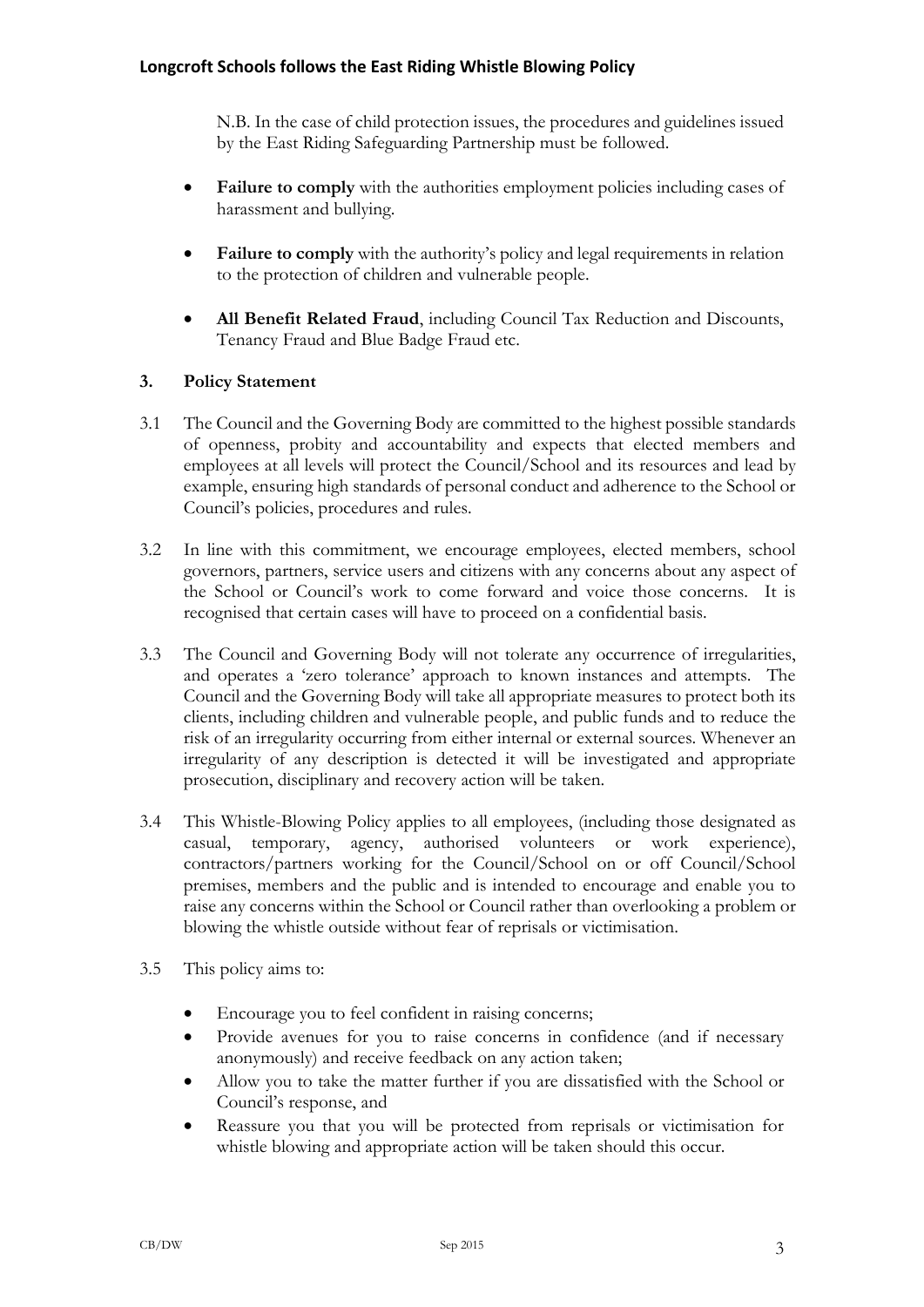3.6 There are existing procedures in place to enable employees to lodge a grievance relating to their own employment. This whistle-blowing policy is intended to cover concerns that fall outside the scope of other procedures.

# **4. What is covered by the Policy**

- 4.1 A concern may be about something that:
	- Is unlawful; or
	- Is against the Council's Constitution or policies, and/or policies adopted by the Governing Body; or
	- Falls below established standards or practice; or
	- Amounts to improper conduct.
- 4.2 A concern can therefore relate to any unethical or unprofessional conduct relating to the Council/School, including malpractice, and abuse. This not only covers acts that have actually occurred but also those that may potentially occur
- 4.3 Examples of malpractice in this context may include concerns about possible fraud and corruption, financial irregularities, dangerous procedures risking health and safety to the public as well as to other employees, abuse or bullying of clients including children and vulnerable people, evasion of statutory responsibilities, environmental issues, etc. The overriding concern should be that it would be in the public interest for the malpractice to be corrected and, if appropriate, sanctions applied.

## **5. Public Interest Disclosure Act 1998**

- 5.1 This Act commenced on 2 July 1999 and gives statutory protection, within defined parameters, to employees who make disclosures about a range of subjects, which they believe to be happening within the authority employing them.
- 5.2 The Act has rules for making a protected disclosure:
	- You must reasonably believe the disclosure is in the public interest
	- You must believe it to be substantially true
	- You must not act maliciously or make false allegations
	- You must not seek any personal gain
- 5.3 By regulations issued under the Act, the Audit Commission has taken on new responsibilities as a "prescribed person" that involves receiving disclosures from employees when those employees are unable or unwilling to make the disclosure internally.
- 5.4 The Commission, along with their appointed representatives, has the responsibility to ensure that disclosures are properly investigated and will report its findings to the person making the disclosure.

## **6. Safeguards**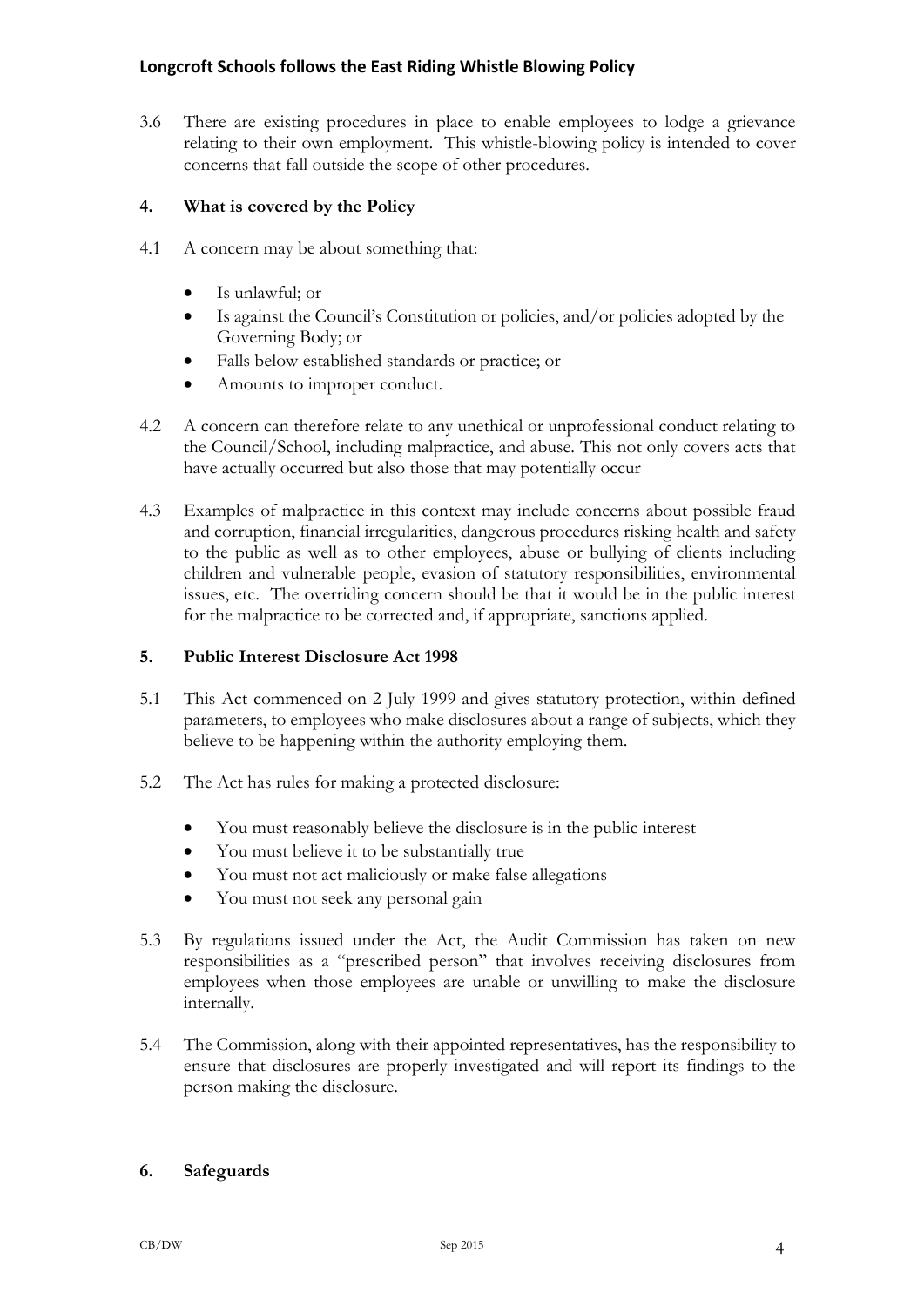## 6.1 Harassment or Victimisation

- 6.1.1 The Governing Body recognises that the decision to report a concern can be a difficult one to make, not least because of the fear of reprisal from those responsible for the alleged malpractice. Neither the Council nor Governing Body will not tolerate harassment or victimisation and will take action to protect you when you raise a concern.
- 6.1.2 This does not mean that if you as an employee are already the subject of disciplinary or redundancy procedures, that those procedures will be halted as a result of your whistle-blowing.
- 6.2 Anonymous Allegations & Confidentiality
- 6.2.1 This policy encourages you to put your name to your allegation. Concerns expressed anonymously are much less capable of being investigated effectively, but they will be considered by the School or Council.
- 6.2.2 The factors to be taken into account in determining whether to proceed with an anonymous allegation would include:
	- The seriousness of the issues raised:
	- The credibility of the concern; and
	- The likelihood of confirming the allegation from attributable sources.
- 6.2.3 It must be appreciated that the investigation process may reveal the source of the information and a statement by you may be required as part of the evidence.

## 6.3 Untrue Allegations

- 6.3.1 When making an allegation you must have reasonable belief that your concerns are true, though you do not need any evidence to prove they are correct. You must be able to show that you believed that disclosing your concern was in the public interest and that it was a reasonable view to hold in the circumstances at the time. Note that it is not your responsibility to investigate the matter, that is the Council's responsibility.
- 6.3.2 If you do make an allegation that you believe is in the public interest, but it is not confirmed by the investigation, no action will be taken against you.
- 6.4 If, however, you make malicious or vexatious allegations, legal or disciplinary action may be taken against you.

# **7. How to Raise a Concern**

- 7.1 This will depend on the seriousness and sensitivity of the issues involved and who is thought to be involved in the malpractice.
- 7.2 Employee concerns should firstly be raised within the School/Council with either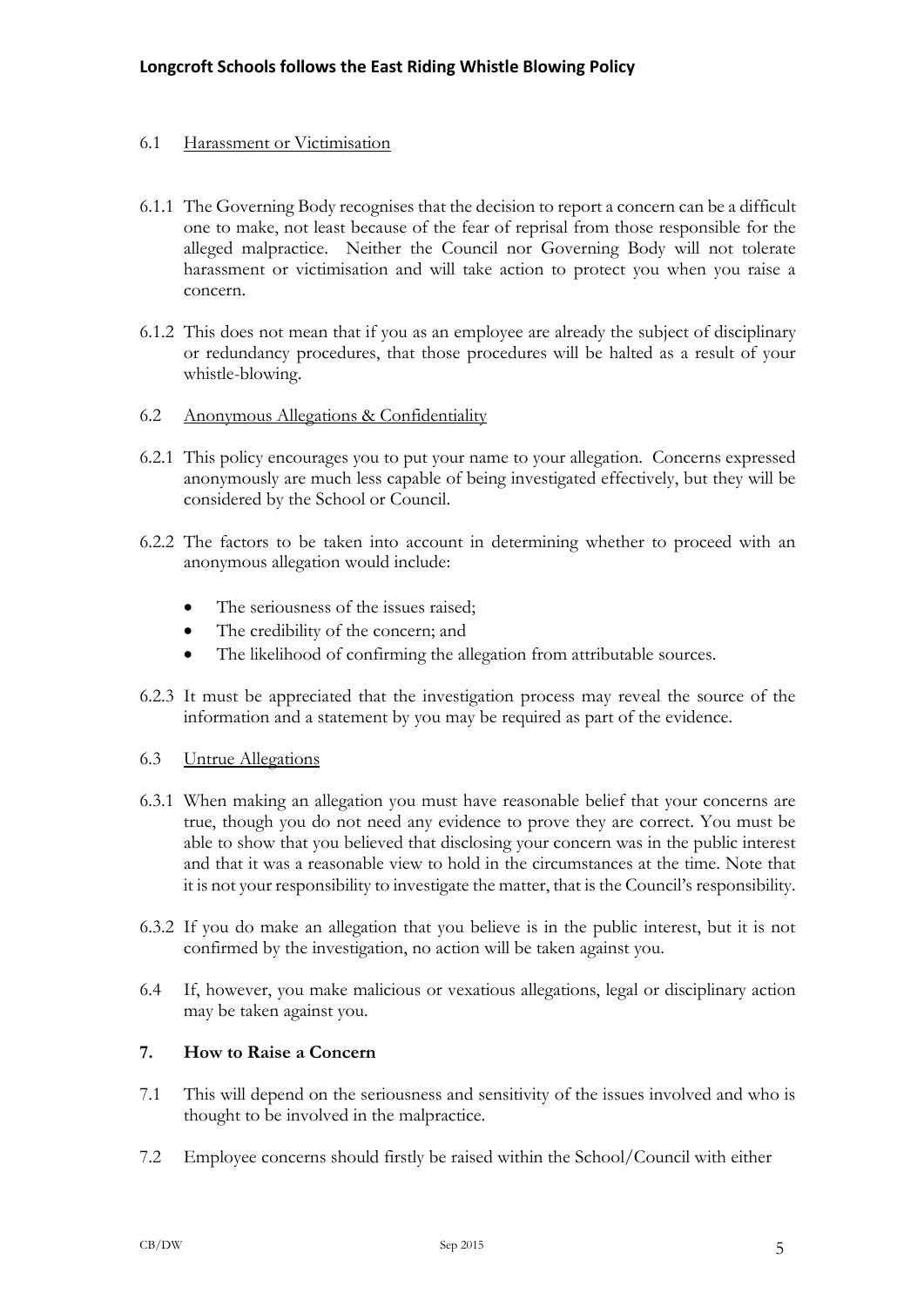| <b>Contact Position</b>    | <b>Contact Details</b>       | <b>Type of Concern</b>  |
|----------------------------|------------------------------|-------------------------|
| Your Head Teacher          |                              | All                     |
| Your Chair of Governors    |                              | All                     |
| Director of Children,      |                              | All                     |
| Family and Adult Services  |                              |                         |
| Audit and Technical        | 01482 39 (4105)              | All                     |
| Manager                    |                              |                         |
| Group Audit and            | 01482 39 (4107)              | All                     |
| Governance Officers        | 01482 39 (4187)              |                         |
| Fraud Investigation and    | 01482 39 (4602)              | All                     |
| <b>Enforcement Manager</b> |                              |                         |
| Monitoring Officer-        | 01482 39 (3100)              | All except employment   |
| Head of Legal and          |                              | policy related concerns |
| Democratic Services        |                              |                         |
| Section 151 Officer-       | 01482 39 (4100)              | All except employment   |
| Head of Finance            |                              | policy related concerns |
| Head of Human Resources    | 01482 39 (1100)              | Employment policy       |
| and Support Services       |                              | related concerns only   |
| Chief Executive            | 01482 39 (1000)              | All                     |
| Whistle blowing hotline    | 01482 39 (4123)              | All                     |
| 24 hr answer phone         |                              |                         |
| Housing Benefit Fraud      | 01482 39 (4949)              | Benefit related         |
| hotline 24 hr answer phone |                              | concerns only           |
| e-form                     | Insight<br>Apps button<br>on | All                     |
|                            | home page                    |                         |
| e-mail                     | whistleblower@eastriding.    | All                     |
|                            | gov.uk                       |                         |
|                            | $\alpha$ r                   |                         |
|                            | hr.helpdesk@eastriding.gov   |                         |
|                            | .uk                          |                         |
| Your Trade Union           |                              | All                     |
| representative             |                              |                         |

- 7.3 The concerns of elected members, school governors, service users, partners and citizens should be raised with either the Director of Corporate Resources, Audit & Technical Manager Chief Executive or Monitoring Officer.
- 7.4 Advice and guidance on how matters of concern may be pursued can be obtained from the same sources.
- 7.5 Whilst Head Teachers should establish as many details as possible (by discussion with the notifying officer only) he/she should formally report the incident to the Chair of Governors and the Director for Children, Family and Adult Services. They should then notify the Audit & Technical Manager who will then make the necessary disclosures to the Interim Director of Corporate Resources, the Monitoring Officer and the Chief Executive, dependent on the potential seriousness of the referral
- 7.6 Where a concern/multiple concerns is/are raised that contains an element of potential non compliance with one or more of the School's employment policies, the Audit and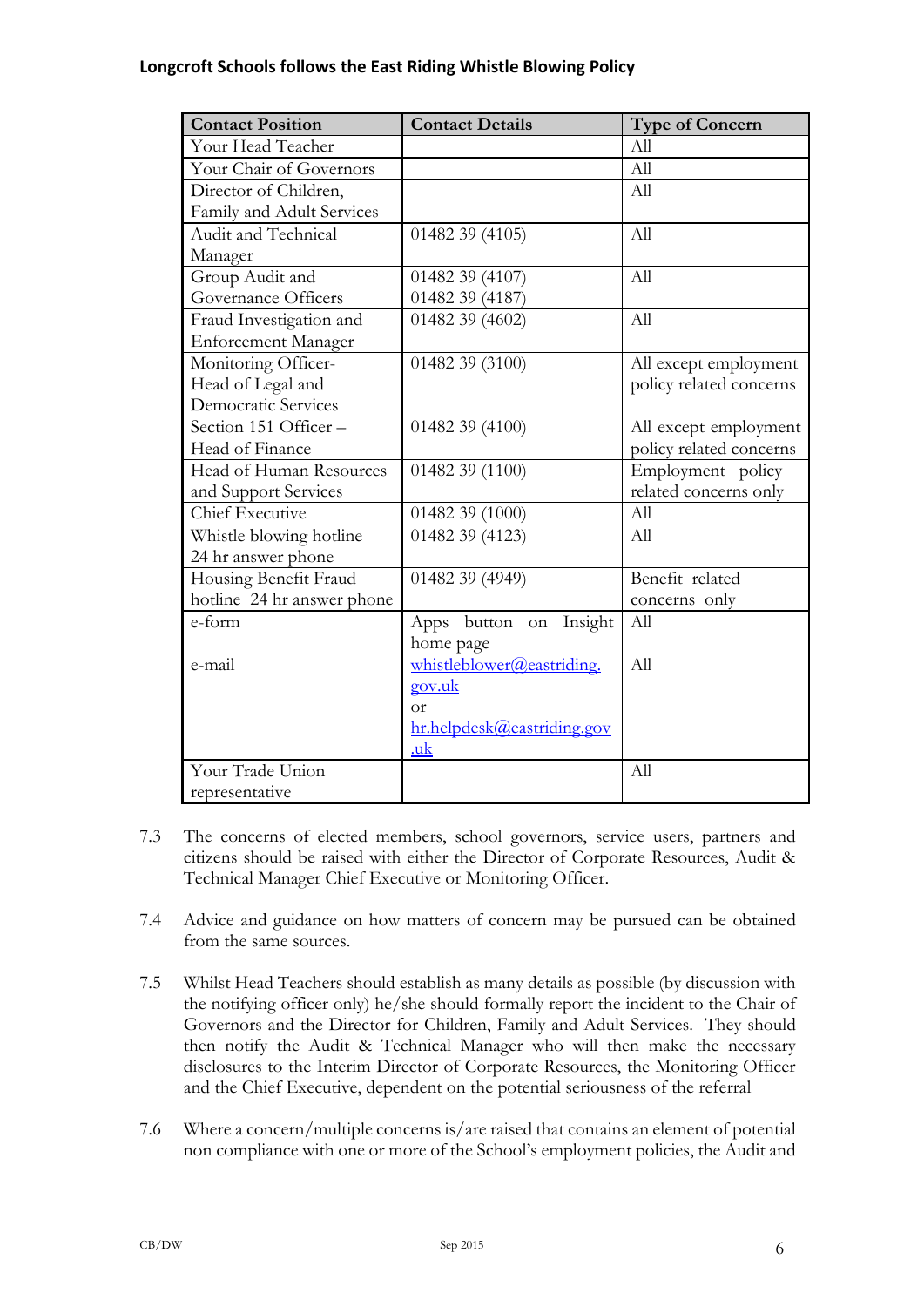Technical Manager will liaise Human Resources to determine who will lead the investigation.

- 7.7 If you have concerns regarding abuse to adults or children you may also contact the Safeguarding Adult and Children teams as follows:
	- Adults 01482 861103 (email safeguardadults @eastriding.gov.uk)
	- Children via Customer Services team 01482 395500
	- Out of Hours Emergency Duty Team 01377 241273

If there is an immediate risk call 999 for emergency services or 101 for local police.

7.8 If you feel unable to talk to anyone in the Authority/School, or are not satisfied with the Authority's/Schools response you can contact one of the following external contacts:

| Contact                                  | <b>Contact Details</b>             |  |
|------------------------------------------|------------------------------------|--|
| <b>External Auditor</b>                  | 0113 231 3000                      |  |
| Audit Commission - Public Interest       | 0845 052 2646                      |  |
| Disclosure line                          |                                    |  |
| Public Concern at Work (they are an      | 020 7404 6609                      |  |
| independent charity, which provides free | helpline@pcw.co.uk                 |  |
| advice for persons who wish to express   | www.pcaw.co.uk                     |  |
| concern about fraud and other serious    |                                    |  |
| malpractice)                             |                                    |  |
| Humberside Police                        | 0845 6060222 or 101 (Non emergency |  |
|                                          | reporting line)                    |  |

- 7.9 Concerns are better raised in writing. You are invited to set out the background and history of the concern, giving names, dates and places where possible, and the reason why you are particularly concerned about the situation. If you do not feel able to put your concern in writing, you can telephone the Audit and Technical Manager or one of the officers in 7.2 above, or leave a recorded message on the 24 hour whistleblowing hotline answer phone (telephone number **01482 394123**), complete the online form on the internet and intranet (there's an apps button on the Insight home page) or email **whistleblower@eastriding.gov.uk**. These services are strictly confidential and you will not be asked to give your name if you do not want to.
- 7.10 The earlier you express the concern, the easier it is to take action. This is particularly important where the well being of children may be at risk.
- 7.11 Although you are not expected to prove the truth of an allegation, you will need to demonstrate to the person contacted that there are sufficient grounds for your concern. You do not need evidence just sufficient grounds for concern. Under no circumstances should you investigate a concern yourself as this may risk prejudicing any investigation, which could include a criminal investigation if it is warranted. Further, this will protect you from any repercussions.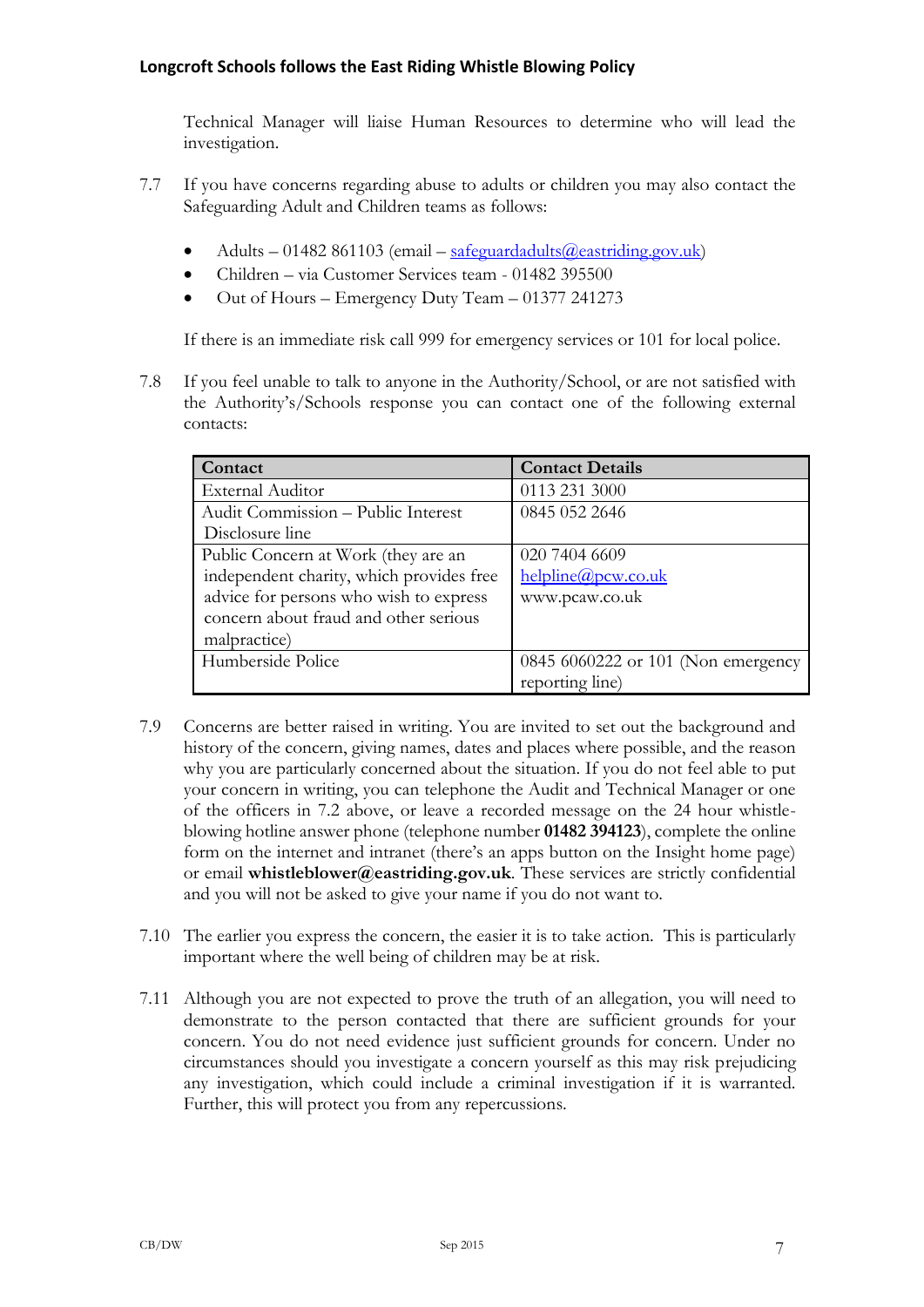- 7.12 You may invite your trade union representative, workplace colleague who is not involved in the area of work to which the concern relates or professional association to assist you in raising a matter.
- 7.13 Details of matters discussed with the contact will be kept confidential.

# **8. How the Council/School will respond**

- 8.1 The action taken by the Council/School will depend on the nature of the concern. The Chair of Governors, Audit and Technical Manager, Headteacher and Director of Children, Family and Adult Services in conjunction with any other appropriate officer(s) will determine the most appropriate action to be taken. The matter raised may:
	- Be investigated internally
	- Be referred to the Police
	- Be referred to the external Auditor
	- Form the subject of an independent inquiry
- 8.2 In order to protect individuals, the Council and Governing Body, initial enquiries will be made to decide whether an investigation is appropriate and, if so, what form it should take. Concerns or allegations that fall within the scope of specific procedures (for example, child protection or discrimination issues) will normally be referred for consideration under those procedures.
- 8.3 Some concerns may be resolved by agreed action without the need for investigation.
- 8.4 Where contact details have been provided, within ten working days of a concern being received, the Headteacher or Chair of Governors will write to you:
	- acknowledging that the concern has been received
	- indicating how it proposes to deal with the matter
	- giving an estimate of how long it will take to provide a final response
	- telling you whether any initial enquiries have been made, and
	- telling you whether further investigations will take place, and if not, why not

N.B. In the case of child protection issues, the procedures and guidance issued by the East Riding Safeguarding Children Partnership will be followed.

- 8.5 The amount of contact between the employees considering the issues and you will depend on the nature of the matters raised, the potential difficulties involved and the clarity of the information provided. If necessary, further information will be sought from you.
- 8.6 When any meeting is arranged, you have the right, if you so wish, to be accompanied by a trade union representative or a workplace colleague who is not involved in the area of work to which the concern relates.
- 8.7 The Council/Governing Body will take steps to minimise any difficulties, which you may experience as a result of raising a concern. For instance, if you are required to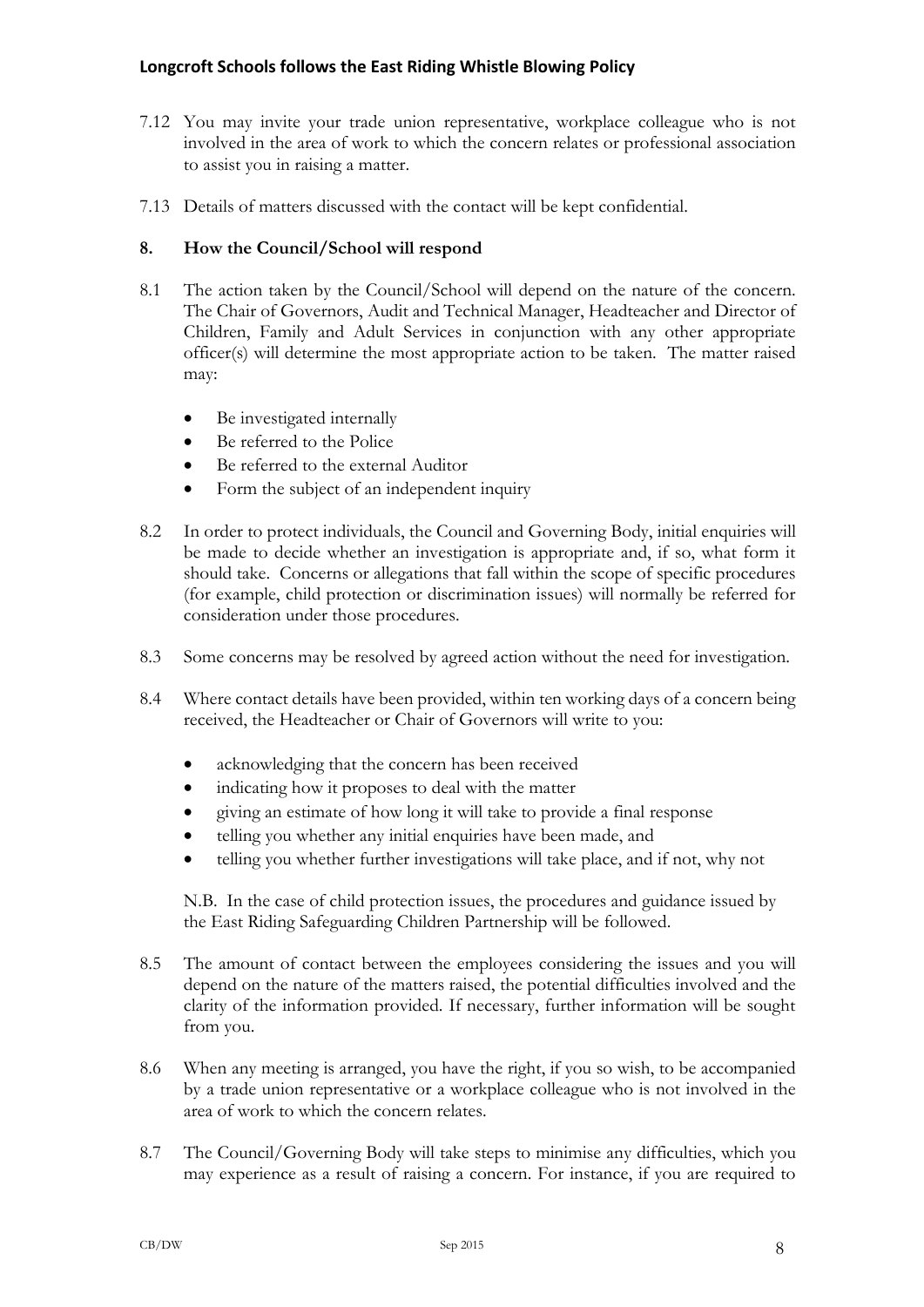give evidence in criminal or disciplinary proceedings, the Council will advise you about the procedure.

8.8 The Council/Governing Body accepts that you need to be assured that the matter has been properly addressed. Thus, subject to legal constraints, you will receive information about the outcomes of any investigations.

# **9. How the Matter can be Taken Further**

- 9.1 This policy is intended to provide you with an avenue to raise concerns within the Council. The Council hopes you will be satisfied. If you are not, and if you feel it is right to take the matter outside the Council, the following are possible contact points:
	- an elected member of the Council
	- relevant professional bodies or regulatory organisations
	- vour solicitor
	- the Police
	- Public Concern at Work
	- trade union/professional association
	- the Ombudsman
	- the Council's external auditor
- 9.2 If you do take the matter outside the School or Council, you need to ensure that you do not disclose information that is privileged to the School or Council and if you are an employee, do not breach your obligations under the Council's Code of Conduct for Employees (see 9.3 below).
- 9.3 The Code of Conduct for Employees is available on the intranet. Whilst all of the code is important, the paragraph concerning contact with the press and media is particularly relevant.

## **10. Responsibility**

- 10.1 The Responsible Officer, who is the Chief Executive, has overall responsibility for the maintenance and operation of this policy.
- 10.2 The Director of Corporate Resources will maintain a record of concerns raised and action taken in a form, which does not endanger your confidentiality and will report as necessary to the Council.

## **11. Corporate Requirements**

- 11.1 This policy supports the following Corporate Priorities;
	- Maximising our potential
	- Valuing our environment
	- Supporting vulnerable people, reducing inequalities
	- Promoting health, wellbeing and independence
	- Reducing costs, raising performance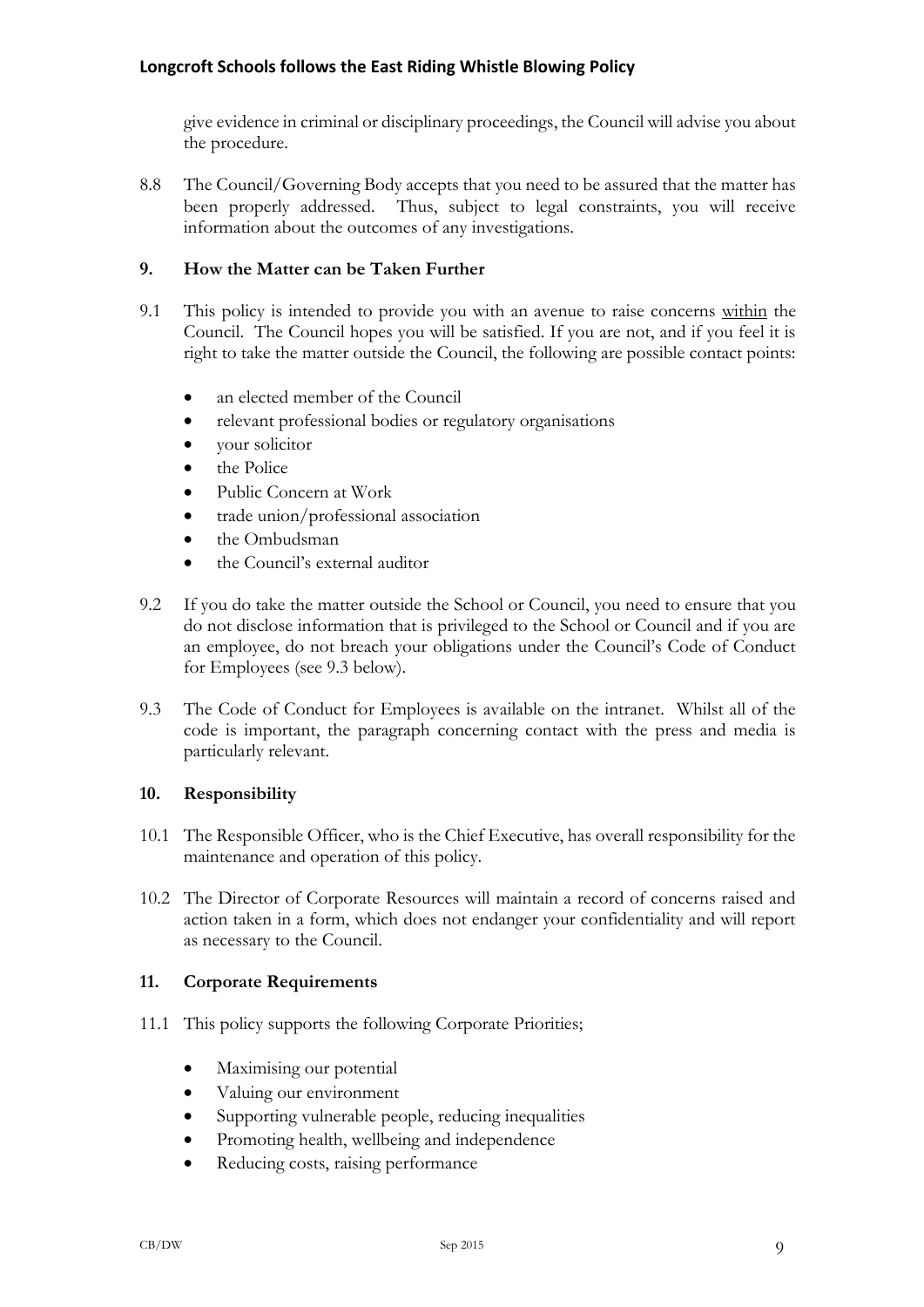# **12. Policy Development including Consultation**

12.1 This policy was reviewed in line with the Council's Policy review program, by the Audit and Technical Section, Directorate of Corporate Resources, in consultation with Directors, Heads of Service and Trade Unions.

# **13. Links with other Policies**

- 13.1 The Council and Governing Body is committed to preventing occurrences of irregularities. To help achieve this objective there is a clear network of systems and procedures in place.
- 13.2 This document should also be read in conjunction with the Council/School policies and procedures which will have been adopted by the Governing Body and include:
	- Counter Fraud and Corruption Policy (Schools) (G7a)
	- Fraud and Corruption Response Plan (Schools) (G8a)
	- Disciplinary Policy and Procedure (Schools) (G1a)
	- Gifts and Hospitality Policy (D13)
	- Use of Council Resources Policy (B2)
	- Policy & Guidelines on the use of the Internet  $(Q1)$
	- Policy & Guidelines on the use of Electronic Mail (Q2)
	- Code of Corporate Governance
	- Risk Management Strategy
	- Finance Procedure Rules
	- Contract Procedure Rules
	- Commissioning and Procurement Manual of Guidance
	- Code of Conduct for Employees (G4)
	- Finance Manual of Guidance
	- Local Authority Guidance on Malpractice in QCA Tests
	- IT Security Policy
- 13.3 Information on these documents is available by contacting the Customer Service Centre's, Call Centre or CitizenLinks. Employees may also access the documentation via the Council's intranet or their Headteacher.

## **14. Outcomes**

- 14.1 The desirable outcomes of this policy are to:
	- Support the Council's/Schools 'zero tolerance' of irregularities
	- Reassure individuals that there is a safe alternative to silence
	- Promote the whistleblower as a witness not complainant
	- Encourage managers to be open to concerns
	- Support the Council in being a well managed authority
	- Promote effective compliance
	- Support the Council's risk management strategy.